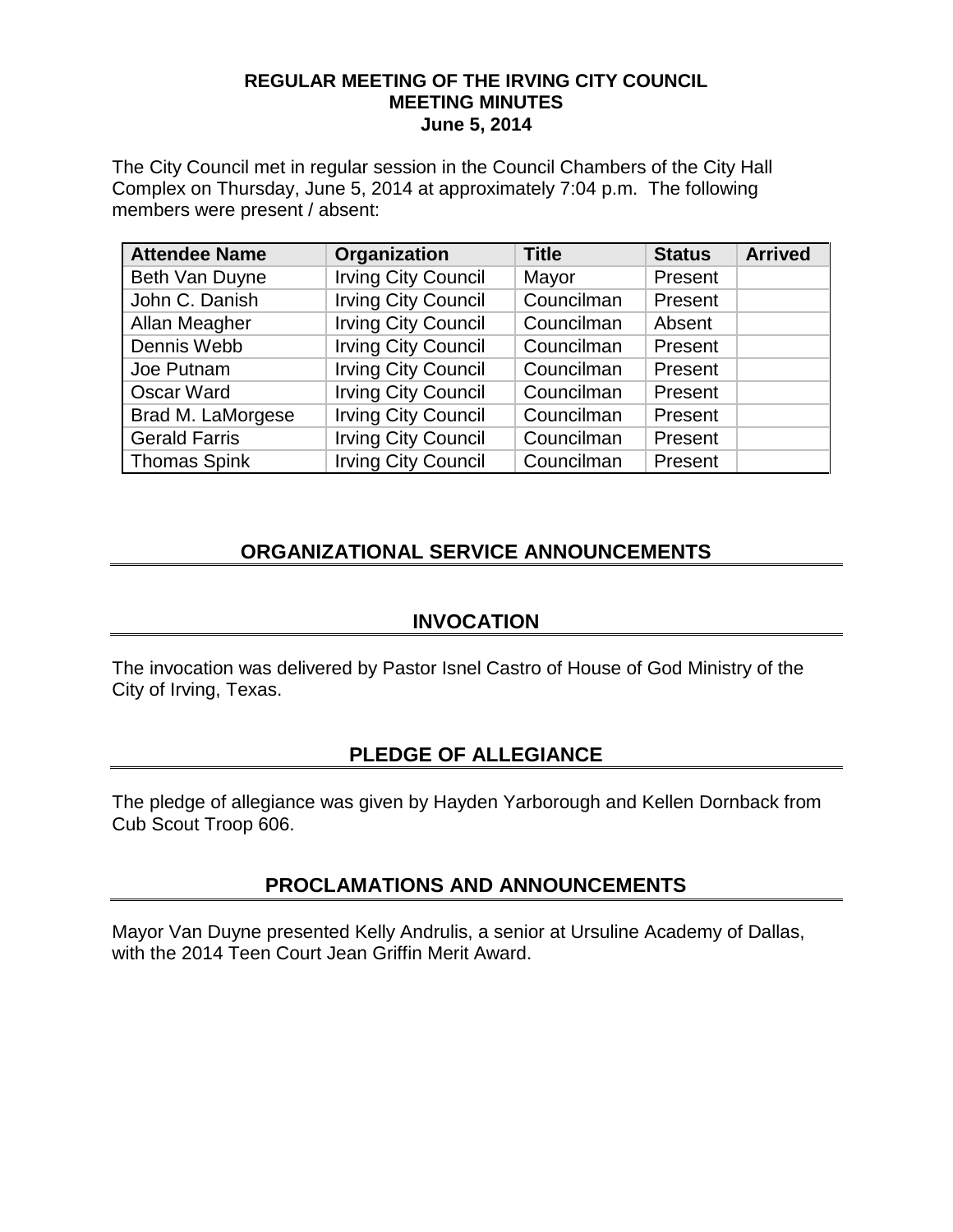## **CITIZENS' FORUM**

Citizens are invited to speak for three (3) minutes on matters relating to City government and on items not listed on the regular agenda.

David Bennett, 3577 N. Belt Line Rd., #1010, Irving, TX - Mr. Bennett spoke regarding tango and ballroom dance.

# **CITY COUNCIL AGENDA**

#### **1 City Operations Update**

Case Tate, Director of the CIP Team, provided an update of the progress made on O'Connor Road and the construction at the South Library.

Dan Vedral, Traffic and Transportation Director, announced the Hwy 183 project was awarded to Key Witt and noted that Hwy 114 and portions of Loop 12 will also be improved. The project will take about three years, proposed to be finished in 2018.

#### **2 Heritage Crossing Update**

Kevin Kass, Redevelopment and TIF Administrator, presented the Heritage Crossing update.

#### **3 Input from Citizens Regarding Ethics Policies**

No one signed up to speak on this item at tonight's meeting.

**4 Public Hearing No. (ID # 6117) --** Public Input on the 2014-15 City of Irving Fiscal Year Budget

The following individual(s) signed up to speak on this item:

Gordon Sumner, 1617 Landmark Rd., Irving, TX Wally Banks, 3413 Briarcliff Court, Irving, TX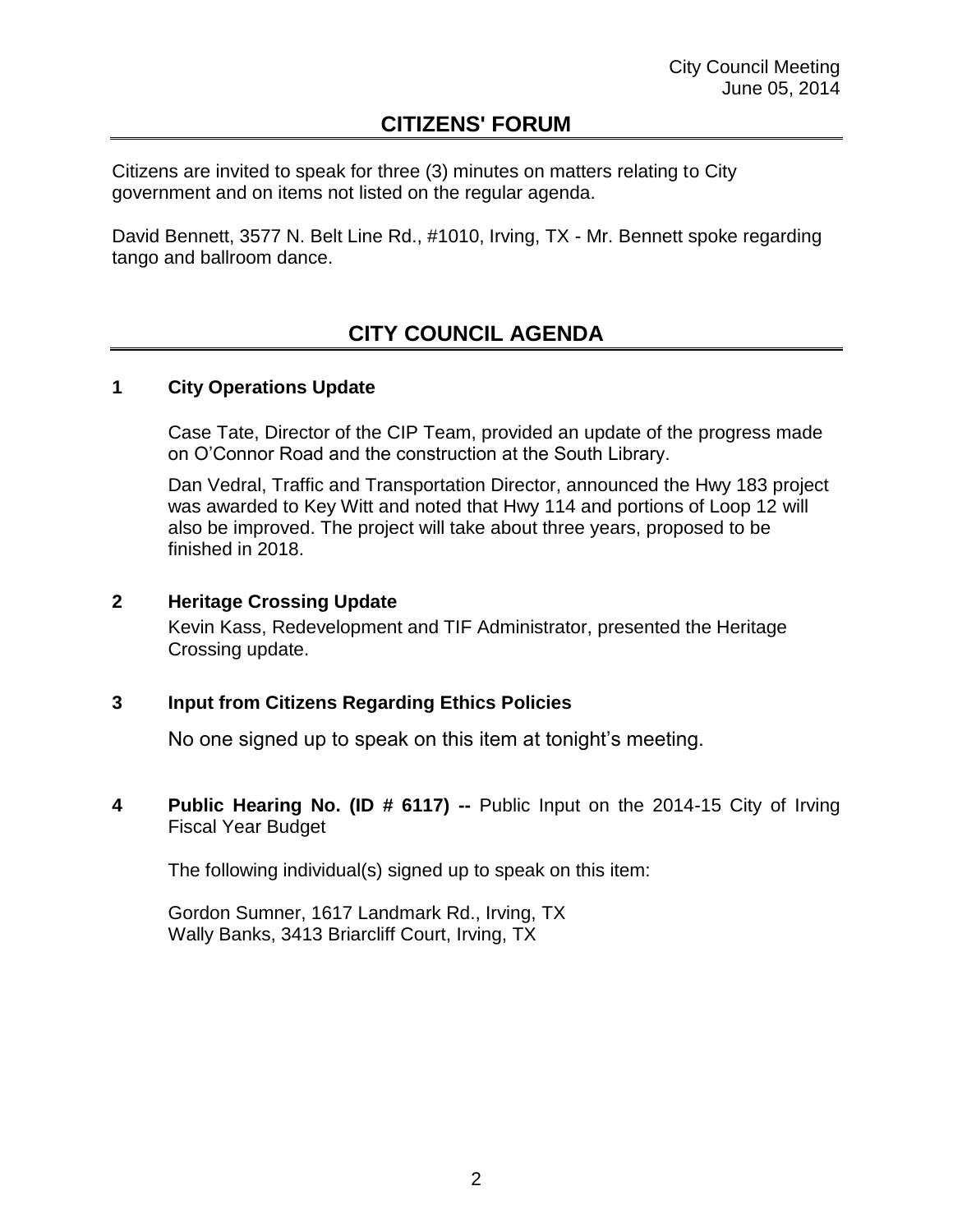## **CONSENT AGENDA**

Motioned by Councilman Putnam, seconded by Councilman Farris to approve the consent agenda items 5-19.

Motion approved 8-0.

## **5 Approving Minutes for Wednesday, May 21, 2014**

| <b>RESULT:</b>   |                                                                       | <b>ACCEPTED [UNANIMOUS]</b> |
|------------------|-----------------------------------------------------------------------|-----------------------------|
| <b>MOVER:</b>    |                                                                       | Joe Putnam, Councilman      |
| <b>SECONDER:</b> |                                                                       | Gerald Farris, Councilman   |
|                  | AYES: Van Duyne, Danish, Webb, Putnam, Ward, LaMorgese, Farris, Spink |                             |
| <b>ABSENT:</b>   |                                                                       | Allan Meagher               |

### **6 Approving Minutes for Wednesday, May 21, 2014**

| <b>RESULT:</b>   | <b>ACCEPTED [UNANIMOUS]</b>                                     |
|------------------|-----------------------------------------------------------------|
| <b>MOVER:</b>    | Joe Putnam, Councilman                                          |
| <b>SECONDER:</b> | Gerald Farris, Councilman                                       |
| AYES:            | Van Duyne, Danish, Webb, Putnam, Ward, LaMorgese, Farris, Spink |
| <b>ABSENT:</b>   | Allan Meagher                                                   |

### **7 Approving Minutes for Thursday, May 22, 2014**

| <b>RESULT:</b>   | <b>ACCEPTED [UNANIMOUS]</b>                                     |
|------------------|-----------------------------------------------------------------|
| <b>MOVER:</b>    | Joe Putnam, Councilman                                          |
| <b>SECONDER:</b> | Gerald Farris, Councilman                                       |
| AYES:            | Van Duyne, Danish, Webb, Putnam, Ward, LaMorgese, Farris, Spink |
| <b>ABSENT:</b>   | Allan Meagher                                                   |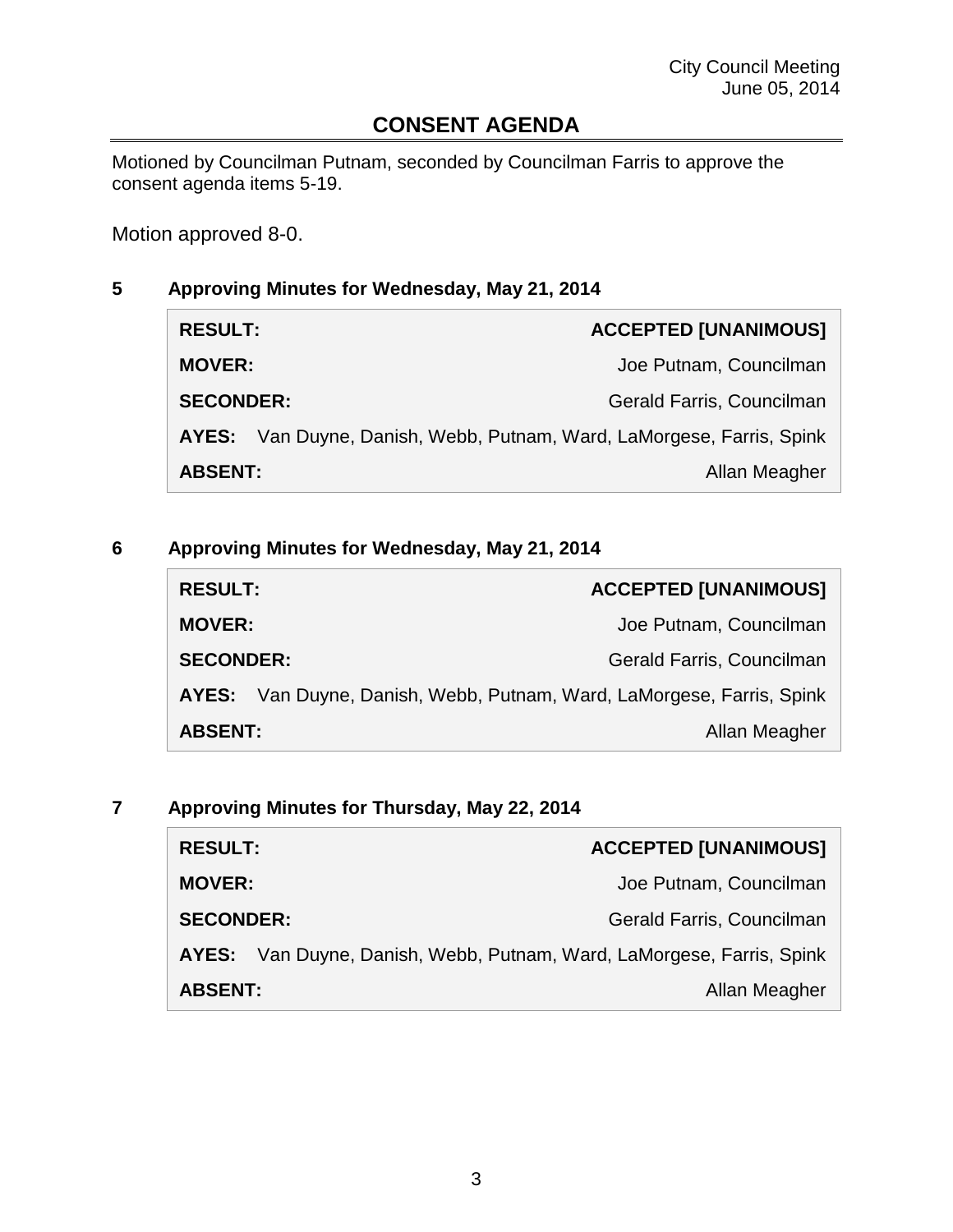City Council Meeting June 05, 2014

**8 Resolution No. RES-2014-183 --** Approving a Funds Sharing and Fiscal Agency Agreement Between the County of Dallas, and the Cities of Dallas, Balch Springs, Carrollton, DeSoto, Duncanville, Garland, Grand Prairie, Irving, Mesquite and Richardson Authorizing the City of Dallas to Serve as the Fiscal Agent to Administer and Distribute FY2014 Justice Assistance Grant (JAG) Funds through the Edward Byrne Memorial Justice Assistance Grant Program

| <b>RESULT:</b>   | <b>ADOPTED [UNANIMOUS]</b>                                            |
|------------------|-----------------------------------------------------------------------|
| <b>MOVER:</b>    | Joe Putnam, Councilman                                                |
| <b>SECONDER:</b> | Gerald Farris, Councilman                                             |
|                  | AYES: Van Duyne, Danish, Webb, Putnam, Ward, LaMorgese, Farris, Spink |
| <b>ABSENT:</b>   | Allan Meagher                                                         |

**9 Resolution No. RES-2014-184 --** Approving Mediated Settlement - M. K. Painting, Inc. v. City of Irving, Texas

| <b>RESULT:</b>   | <b>ADOPTED [UNANIMOUS]</b>                                            |
|------------------|-----------------------------------------------------------------------|
| <b>MOVER:</b>    | Joe Putnam, Councilman                                                |
| <b>SECONDER:</b> | Gerald Farris, Councilman                                             |
|                  | AYES: Van Duyne, Danish, Webb, Putnam, Ward, LaMorgese, Farris, Spink |
| <b>ABSENT:</b>   | Allan Meagher                                                         |

**10 Resolution No. RES-2014-185 --** Encouraging Citizen Awareness of and Participation in the November 4, 2014, Texas Constitutional Amendment Process

| <b>RESULT:</b>   | <b>ADOPTED [UNANIMOUS]</b>                                            |
|------------------|-----------------------------------------------------------------------|
| <b>MOVER:</b>    | Joe Putnam, Councilman                                                |
| <b>SECONDER:</b> | Gerald Farris, Councilman                                             |
|                  | AYES: Van Duyne, Danish, Webb, Putnam, Ward, LaMorgese, Farris, Spink |
| <b>ABSENT:</b>   | Allan Meagher                                                         |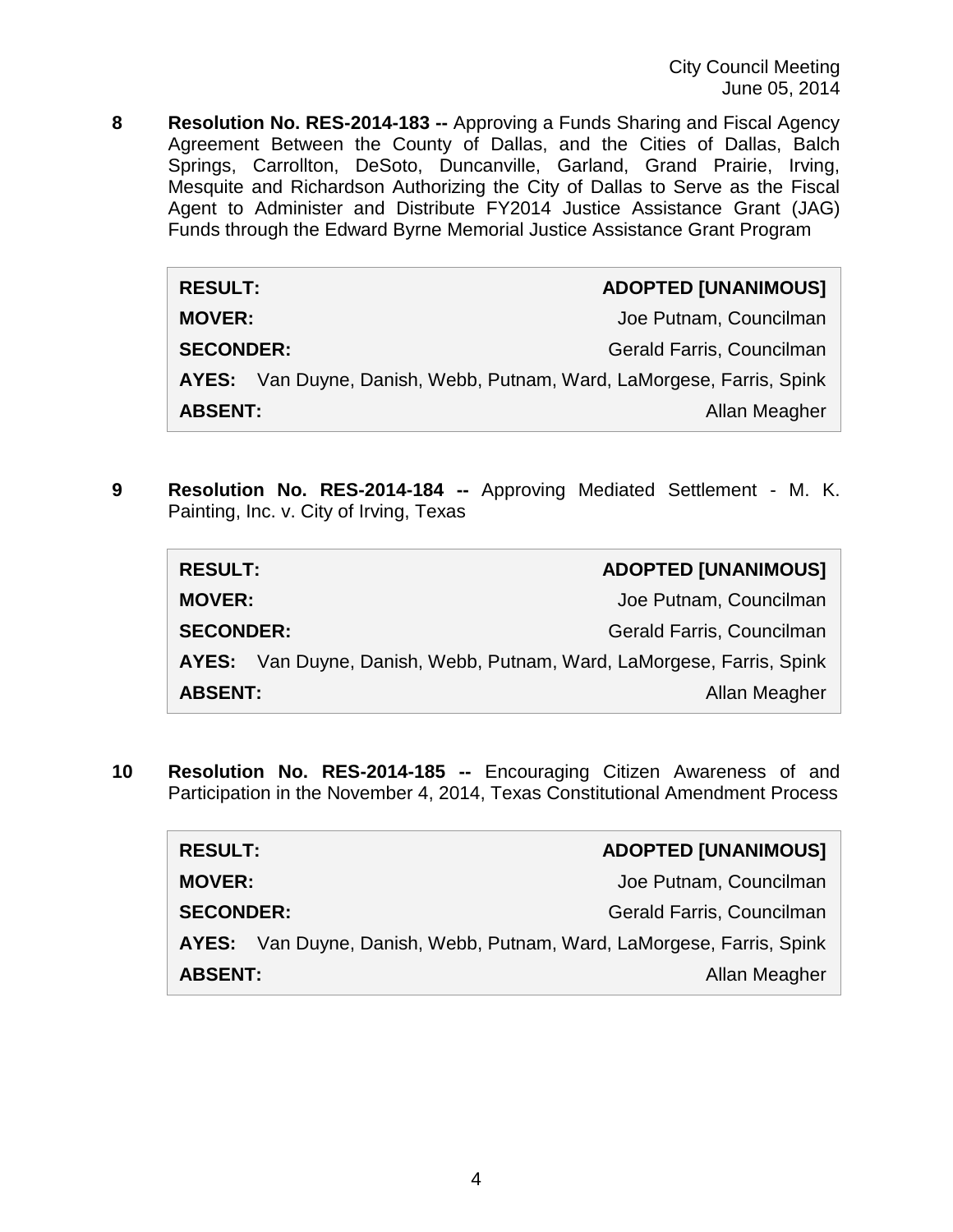**11 Resolution No. RES-2014-186 --** Supporting Adequate Funding of the U.S. Surface Transportation System and Efforts to Implement a Long Term Funding Program

| <b>RESULT:</b>   |                                                                       | <b>ADOPTED [UNANIMOUS]</b> |
|------------------|-----------------------------------------------------------------------|----------------------------|
| <b>MOVER:</b>    |                                                                       | Joe Putnam, Councilman     |
| <b>SECONDER:</b> |                                                                       | Gerald Farris, Councilman  |
|                  | AYES: Van Duyne, Danish, Webb, Putnam, Ward, LaMorgese, Farris, Spink |                            |
| <b>ABSENT:</b>   |                                                                       | Allan Meagher              |

**12 Resolution No. RES-2014-187 --** Approving Renewal of Agreement for Services Between the City of Irving and Keep Irving Beautiful, Inc., for the Keep Irving Beautiful Program in the Estimated Amount \$67,880.00

| <b>RESULT:</b>   | <b>ADOPTED [UNANIMOUS]</b>                                            |
|------------------|-----------------------------------------------------------------------|
| <b>MOVER:</b>    | Joe Putnam, Councilman                                                |
| <b>SECONDER:</b> | Gerald Farris, Councilman                                             |
|                  | AYES: Van Duyne, Danish, Webb, Putnam, Ward, LaMorgese, Farris, Spink |
| <b>ABSENT:</b>   | Allan Meagher                                                         |

**13 Resolution No. RES-2014-188 --** Appointments to the Trinity River Authority of Texas (TRA) Advisory Committee for the Central Regional Wastewater System

| <b>RESULT:</b>   | <b>ADOPTED [UNANIMOUS]</b>                                            |
|------------------|-----------------------------------------------------------------------|
| <b>MOVER:</b>    | Joe Putnam, Councilman                                                |
| <b>SECONDER:</b> | Gerald Farris, Councilman                                             |
|                  | AYES: Van Duyne, Danish, Webb, Putnam, Ward, LaMorgese, Farris, Spink |
| <b>ABSENT:</b>   | Allan Meagher                                                         |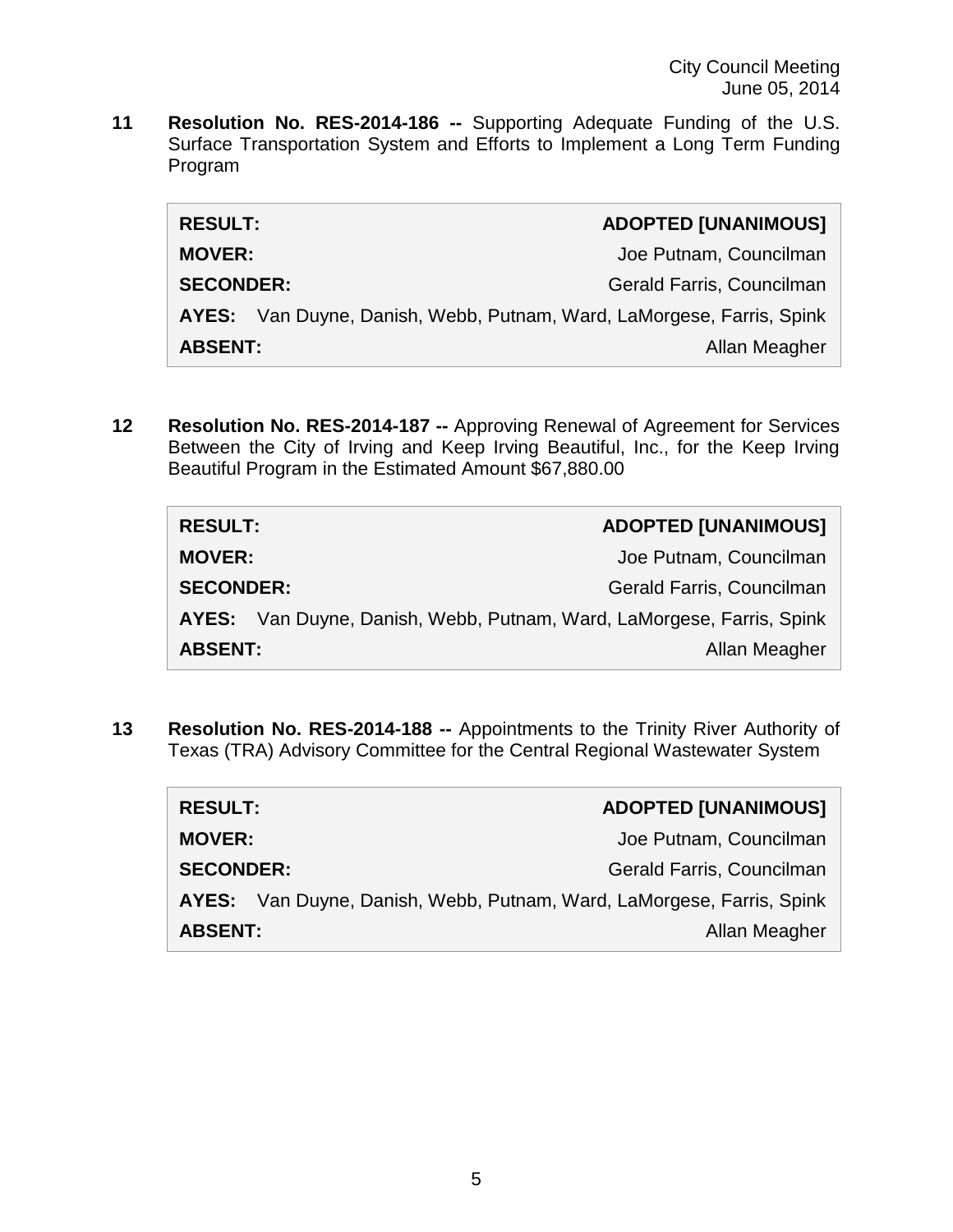**14 Resolution No. RES-2014-189 --** Renewing the Annual Contracts with Pollock Paper, Medwaste Solutions, Inc., Jani-Mart, and Complete Supply, Inc., in the Total Estimated Amount of \$101,149.39 for Janitorial Supplies

| <b>RESULT:</b>                                                        | <b>ADOPTED [UNANIMOUS]</b> |
|-----------------------------------------------------------------------|----------------------------|
| <b>MOVER:</b>                                                         | Joe Putnam, Councilman     |
| <b>SECONDER:</b>                                                      | Gerald Farris, Councilman  |
| AYES: Van Duyne, Danish, Webb, Putnam, Ward, LaMorgese, Farris, Spink |                            |
| <b>ABSENT:</b>                                                        | Allan Meagher              |

**15 Resolution No. RES-2014-190 --** Approving As-Needed Purchases of Law Enforcement Uniforms from Red the Uniform Tailor in the Total Estimated Amount of \$90,970.00 Through an Interlocal Cooperative Purchasing Agreement with the City of Frisco

| <b>RESULT:</b>   | <b>ADOPTED [UNANIMOUS]</b>                                            |
|------------------|-----------------------------------------------------------------------|
| <b>MOVER:</b>    | Joe Putnam, Councilman                                                |
| <b>SECONDER:</b> | Gerald Farris, Councilman                                             |
|                  | AYES: Van Duyne, Danish, Webb, Putnam, Ward, LaMorgese, Farris, Spink |
| <b>ABSENT:</b>   | Allan Meagher                                                         |

**16 Resolution No. RES-2014-191 --** Approving the Purchase from Sterling McCall Ford for Two Type I Ambulances in the Total Amount of \$451,875.00 through the Houston-Galveston Area Council of Governments (H-GAC) Interlocal Cooperative Purchasing Program

| <b>RESULT:</b>                  |  | <b>ADOPTED [UNANIMOUS]</b>                                            |
|---------------------------------|--|-----------------------------------------------------------------------|
| <b>MOVER:</b>                   |  | Joe Putnam, Councilman                                                |
| <b>SECONDER:</b>                |  | Gerald Farris, Councilman                                             |
|                                 |  | AYES: Van Duyne, Danish, Webb, Putnam, Ward, LaMorgese, Farris, Spink |
| <b>ABSENT:</b><br>Allan Meagher |  |                                                                       |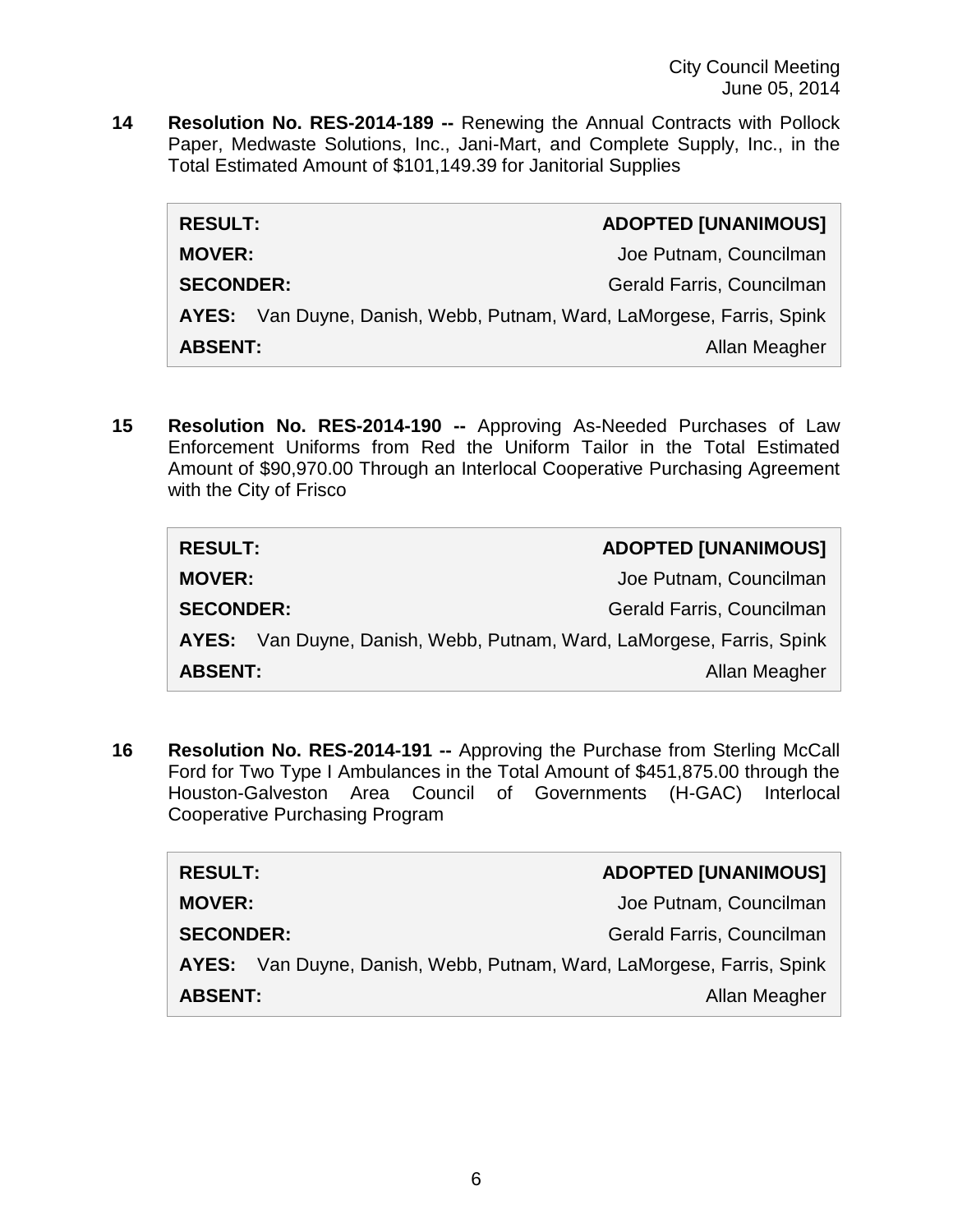**17 Resolution No. RES-2014-192 --** Cancellation of Annual Contract with F & F Concrete for Concrete Repair Services

| <b>RESULT:</b>                  |                                                                       | <b>ADOPTED [UNANIMOUS]</b> |
|---------------------------------|-----------------------------------------------------------------------|----------------------------|
| <b>MOVER:</b>                   |                                                                       | Joe Putnam, Councilman     |
| <b>SECONDER:</b>                |                                                                       | Gerald Farris, Councilman  |
|                                 | AYES: Van Duyne, Danish, Webb, Putnam, Ward, LaMorgese, Farris, Spink |                            |
| <b>ABSENT:</b><br>Allan Meagher |                                                                       |                            |

**18 Resolution No. RES-2014-193 --** Approving and Accepting the Bid of F & F Concrete, LLC in an Amount Not to Exceed \$1,000,000.00 for an Annual Contract to Provide Concrete Repair Services

| <b>RESULT:</b>                  | <b>ADOPTED [UNANIMOUS]</b>                                            |
|---------------------------------|-----------------------------------------------------------------------|
| <b>MOVER:</b>                   | Joe Putnam, Councilman                                                |
| <b>SECONDER:</b>                | Gerald Farris, Councilman                                             |
|                                 | AYES: Van Duyne, Danish, Webb, Putnam, Ward, LaMorgese, Farris, Spink |
| <b>ABSENT:</b><br>Allan Meagher |                                                                       |

**19 Resolution No. RES-2014-194 --** Rejecting All Bids for the Twin Wells Golf Course, Trinity River Pump Station Rehabilitation

| <b>RESULT:</b>                  |  | <b>ADOPTED [UNANIMOUS]</b>                                            |
|---------------------------------|--|-----------------------------------------------------------------------|
| <b>MOVER:</b>                   |  | Joe Putnam, Councilman                                                |
| <b>SECONDER:</b>                |  | Gerald Farris, Councilman                                             |
|                                 |  | AYES: Van Duyne, Danish, Webb, Putnam, Ward, LaMorgese, Farris, Spink |
| <b>ABSENT:</b><br>Allan Meagher |  |                                                                       |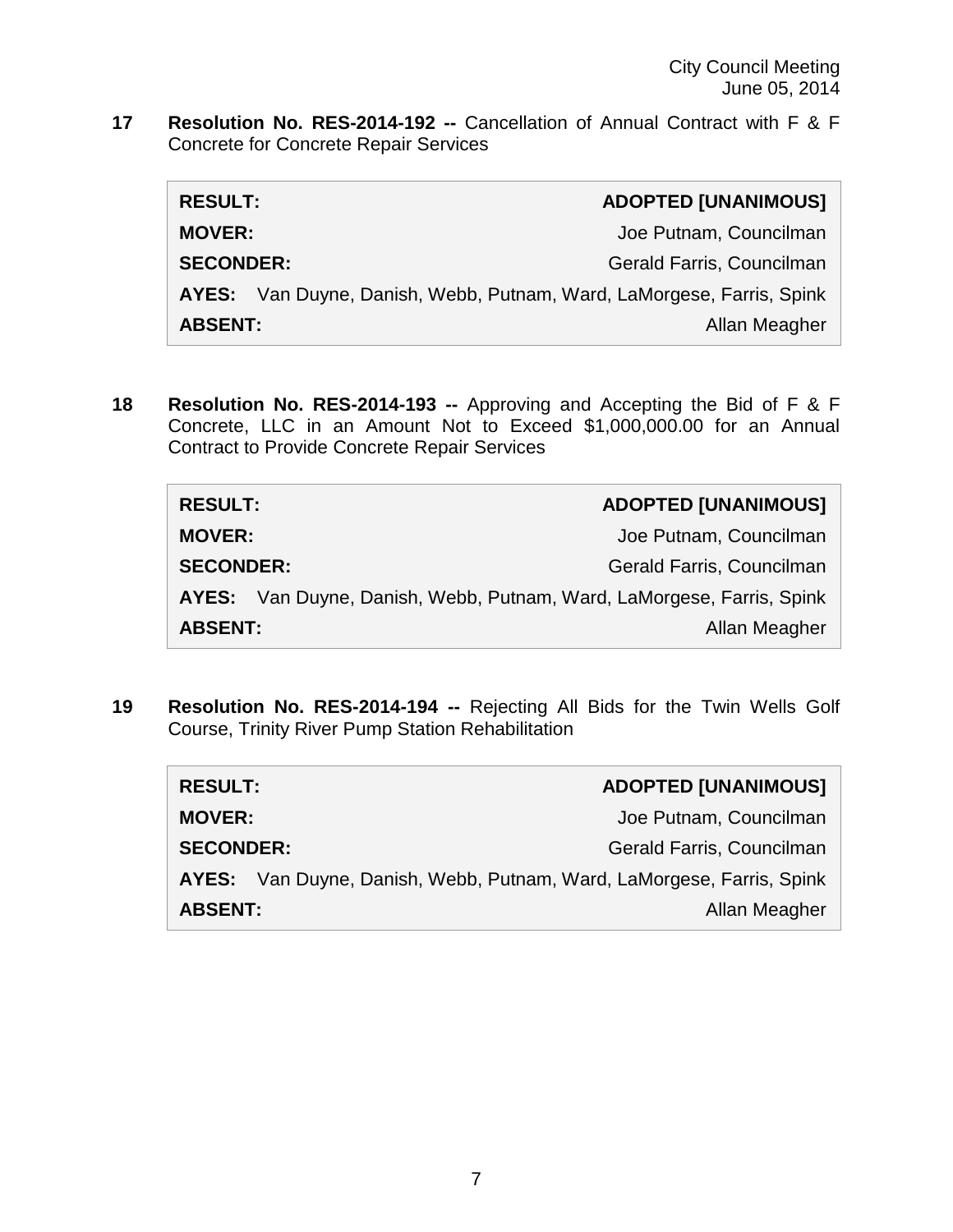## **INDIVIDUAL CONSIDERATION**

**20 Resolution No. RES-2014-195 --** Approving City Manager Employment Agreement with Christopher B. Hillman

Mayor Van Duyne opened the public hearing at approximately 7:36 p.m.

No one signed up to speak on this item at tonight's meeting.

Mayor Van Duyne closed the public hearing at approximately 7:36 p.m.

Motioned by Councilman Danish, seconded by Councilman Ward to Approve the City Manager Employment Agreement with Christopher B. Hillman.

Motion approved 8-0.

| <b>RESULT:</b>                  | <b>ADOPTED [UNANIMOUS]</b>                                            |
|---------------------------------|-----------------------------------------------------------------------|
| <b>MOVER:</b>                   | John C. Danish, Councilman                                            |
| <b>SECONDER:</b>                | Oscar Ward, Councilman                                                |
|                                 | AYES: Van Duyne, Danish, Webb, Putnam, Ward, LaMorgese, Farris, Spink |
| <b>ABSENT:</b><br>Allan Meagher |                                                                       |

## **ZONING CASES AND COMPANION ITEMS**

**21 Resolution No. RES-2014-196 --** Approving Sign Variance Case #S1403-0030 to Allow an Additional Pole Sign and Additional Height, Size and Locations to Certain On-Site Directional Signs - Approximately 9.23 Acres Located at 1999 West Airport Freeway - Barnett Signs, Applicant - Toyota of Irving, Owner

Mayor Van Duyne opened the public hearing at approximately 7:39 p.m.

No one signed up to speak on this item

Mayor Van Duyne closed the public hearing at approximately 7:39 p.m.

Motioned by Councilman Farris, seconded by Councilman Spink to postpone this item to the June 26, 2014 meeting.

Motion approved 8-0.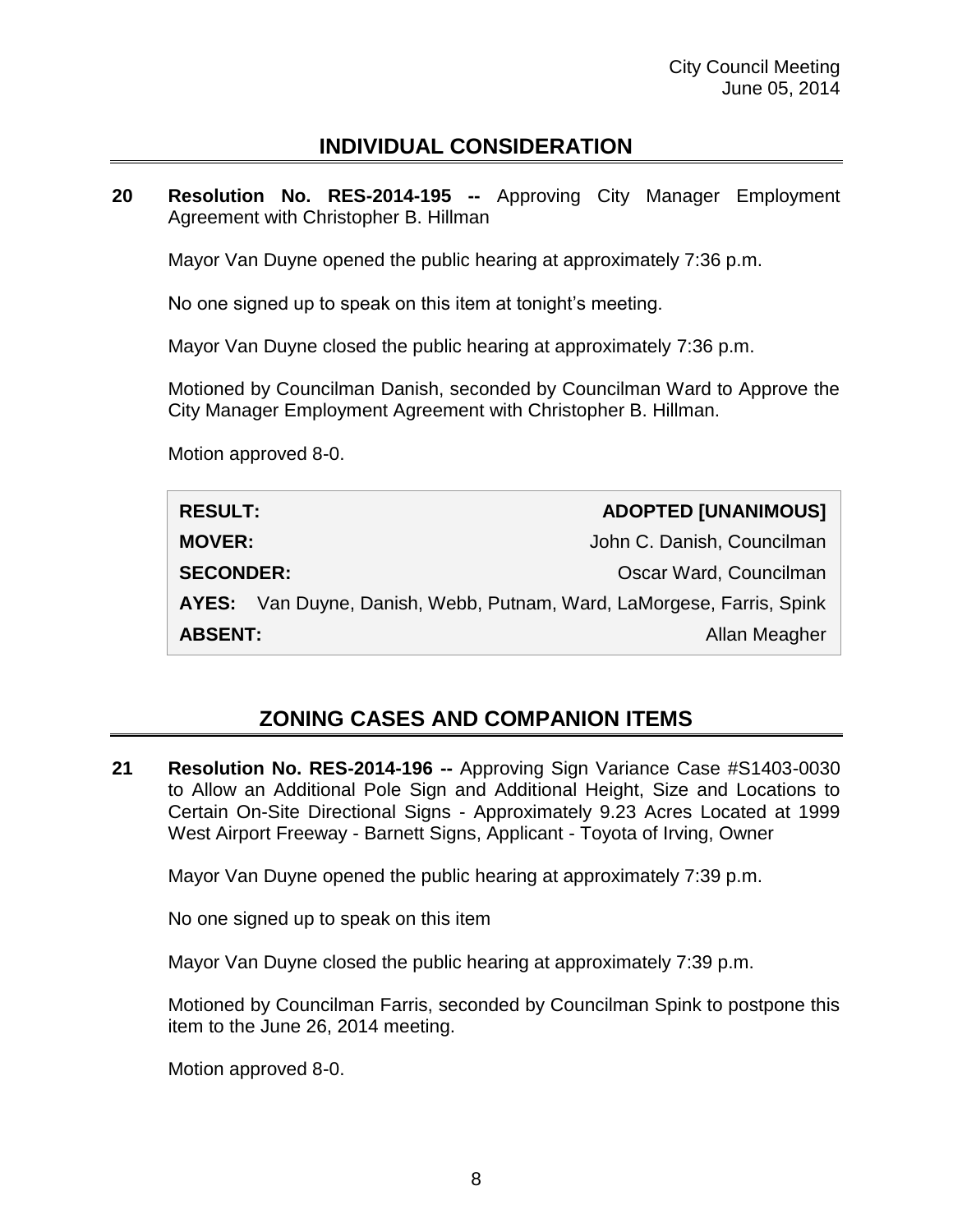| <b>RESULT:</b>                                                        | <b>POSTPONED [UNANIMOUS]</b><br>Next: 6/26/2014 7:00 PM |
|-----------------------------------------------------------------------|---------------------------------------------------------|
| <b>MOVER:</b>                                                         | Gerald Farris, Councilman                               |
| <b>SECONDER:</b>                                                      | Thomas Spink, Councilman                                |
| AYES: Van Duyne, Danish, Webb, Putnam, Ward, LaMorgese, Farris, Spink |                                                         |
| <b>ABSENT:</b><br>Allan Meagher                                       |                                                         |

**22 Ordinance No. ORD-2014-9589 --** Zoning Case ZC13-0056 - Granting S-P-1 (Detailed Site Plan) for C-C (Community Commercial) Uses with a Variance to the Distance Separation Requirements from a School for the Sale of Alcoholic Beverages for Off-Premises Consumption - Approximately 0.9114 Acres Located at 4125 West Airport Freeway - Hooda Corporation, Inc., Applicant/Owner

Mayor Van Duyne opened the public hearing at approximately 7:39 p.m.

No one signed up to speak on this item

Mayor Van Duyne closed the public hearing at approximately 7:39 p.m.

Motioned by Councilman Ward, seconded by Councilman Farris to postpone this item to the June 26, 2014 meeting.

Motion approved 8-0.

| <b>RESULT:</b>                                                        | <b>POSTPONED [UNANIMOUS]</b><br>Next: 6/26/2014 7:00 PM |
|-----------------------------------------------------------------------|---------------------------------------------------------|
| <b>MOVER:</b>                                                         | Oscar Ward, Councilman                                  |
| <b>SECONDER:</b>                                                      | Gerald Farris, Councilman                               |
| AYES: Van Duyne, Danish, Webb, Putnam, Ward, LaMorgese, Farris, Spink |                                                         |
| <b>ABSENT:</b><br>Allan Meagher                                       |                                                         |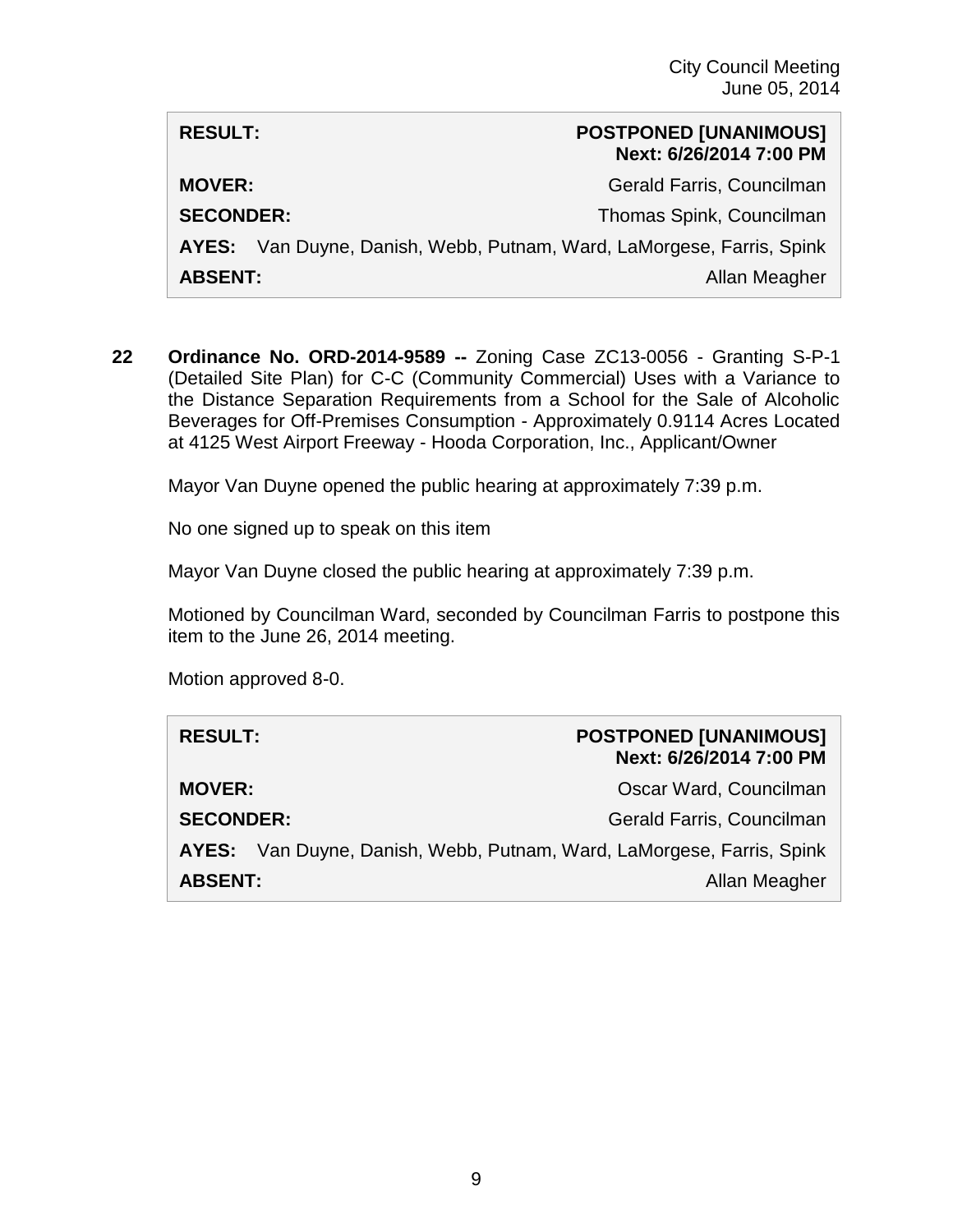**23 Ordinance No. ORD-2014-9590 --** Zoning Case #ZC14-0018 - Granting S-P-2 (Generalized Site Plan) for R-6 (Single Family) District Uses - Approximately 0.27 Acres Located at 1026 Elwood Road - Antonia Ceja - Applicant/Owner

The Applicant requested Zoning Case #ZC14-0018 be withdrawn.

No council action is necessary.

**24 Ordinance No. ORD-2014-9591 --** Zoning Case #ZC14-0021 - Granting S-P-2 (Generalized Site Plan) for ML-20 (Light Industrial) Uses and Outside Sales, Storage and Display, and a Reduction in the Landscape Setback - Approximately 2.68 Acres Located at 1350 South Walton Walker Boulevard - Electric Guard Dog, Applicant - United Rentals, Owner

Mayor Van Duyne opened the public hearing at approximately 7:43 p.m.

Cindy Gsell, Electric Guard Dog, 121 Executive Center Dr., Columbia, South Carolina - Ms. Gsell represents the fence company.

Mayor Van Duyne closed the public hearing at approximately 7:43 p.m.

Motioned by Councilman LaMorgese, seconded by Councilman Danish to Approve Zoning Case #ZC14-0021 - Granting S-P-2 (Generalized Site Plan) for ML-20 (Light Industrial) Uses and Outside Sales, Storage and Display, and a Reduction in the Landscape Setback - Approximately 2.68 Acres Located at 1350 South Walton Walker Boulevard, subject to the condition that if the ROW changes (the 75 foot setback is reduced), the 75 foot setback would need to be maintained at the owner's expense.

Motion approved 7-1.

Councilmember(s) voting in opposition to this motion include: Councilman Farris

| <b>RESULT:</b>   | ADOPTED [7 TO 1]                                        |
|------------------|---------------------------------------------------------|
| <b>MOVER:</b>    | Brad M. LaMorgese, Councilman                           |
| <b>SECONDER:</b> | John C. Danish, Councilman                              |
| <b>AYES:</b>     | Van Duyne, Danish, Webb, Putnam, Ward, LaMorgese, Spink |
| <b>NAYS:</b>     | <b>Gerald Farris</b>                                    |
| <b>ABSENT:</b>   | Allan Meagher                                           |